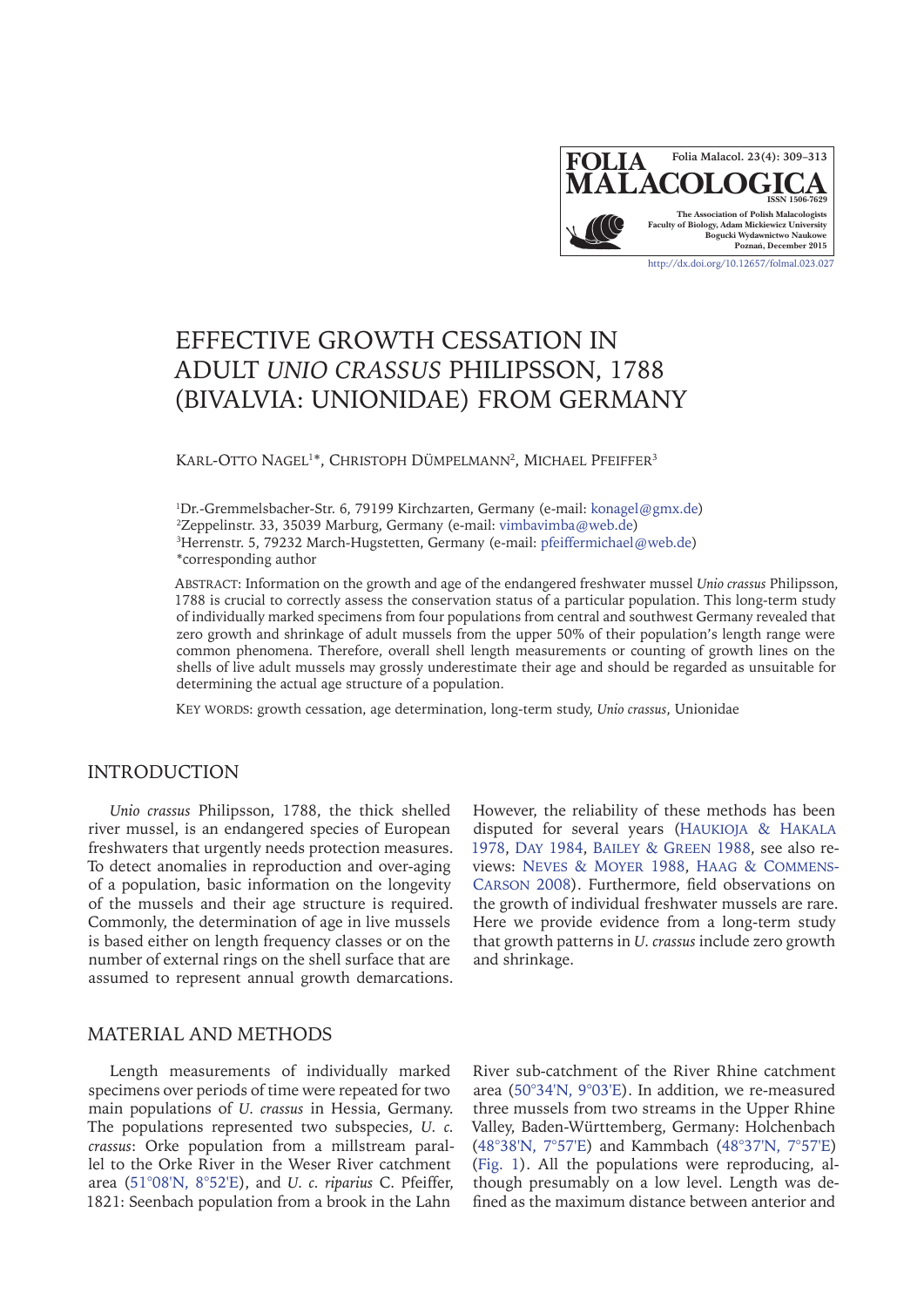<span id="page-1-0"></span>

posterior shell margins. Results of the first re-capture are given in Table 1.

The mussels were numbered and tagged using glue and queen bee marking platelets (Orke only) or a white marker in 1997, 2010–2012 (Orke), in 1996 and 1999 (Seenbach), in 2000 (Kammbach) and in 2009 (Holchenbach). All the mussels were from the upper 50% of their population's length range (Orke: ca. 105 mm, Seenbach: ca. 80 mm, Holchenbach and Kammbach: ca. 70 mm). Measurements were taken with a Vernier calliper. We calculated that the margin of error due to repeated measurements was 0.5 mm. Measurements were conducted by experienced researchers in the following areas: Orke – C. Dümpelmann (all measurements); Seenbach – A. Schwarzer (1st measurement), K.-O. Nagel (2nd measurement); Kammbach – L. Rupp (1st measurement), M. Pfeiffer (2nd measurement); Holchenbach – M. Pfeiffer (1st measurement), K.-O. Nagel (2nd measurement).

Fig. 1. Population localities: O – Orke, S – Seenbach, H – Holchenbach, K – Kammbach; B – Bracht, and Sa – Salz, data from NAGEL (1991), see: [Table 2](#page-2-0)

Table 1. Initial length measurement and change in length of *Unio crassus*: δa – years between measurements; origin: O – Orke, S – Seenbach, H – Holchenbach, K – Kammbach; L – length at first measurement (mm); δL – change in length; significant differences  $(> 0.5)$  highlighted grey

| $\delta a$       | Origin        | Length at first measurement and change in length |         |         |             |        |        |        |         |         |         |        |         |         |
|------------------|---------------|--------------------------------------------------|---------|---------|-------------|--------|--------|--------|---------|---------|---------|--------|---------|---------|
| $\mathbf{1}$     | $\mathbf O$   | L                                                | 62.2    | 68.7    | 69.4        | 70.3   | 73.0   | 73.9   | 75.5    | 75.9    | 76.2    | 77.2   | 77.8    | 79.1    |
|                  |               | $\delta L$                                       | $0.2\,$ | $0.8\,$ | $-0.6$      | 0.1    | 0.0    | $-0.6$ | $1.7\,$ | $-0.2$  | $0.2\,$ | $-1.9$ | $0.0\,$ | $-0.5$  |
|                  |               | $\mathbf L$                                      | 80.1    | 84.0    | 85.7        | 86.6   | 87.0   | 88.7   |         |         |         |        |         |         |
|                  |               | $\delta L$                                       | $-0.5$  | $-0.6$  | $-0.3$      | $-0.2$ | $-0.4$ | $-1.1$ |         |         |         |        |         |         |
| $\sqrt{2}$       | $\mathbf O$   | $\mathbf L$                                      | 53.1    | 65.8    | 67.4        | 71.3   | 71.8   | 79.4   | 80.0    | 81.1    | 81.2    | 87.6   | 87.7    | 90.2    |
|                  |               | $\delta L$                                       | $0.7\,$ | $-0.8$  | $3.0\,$     | 0.3    | $-0.4$ | $-0.1$ | $-0.1$  | $0.7\,$ | 4.9     | $-0.1$ | $-0.2$  | $0.7\,$ |
| $\mathfrak{Z}$   | $\mathbf O$   | L                                                | 72.2    | 84.0    | $\mathbf S$ | 63.3   |        |        |         |         |         |        |         |         |
|                  |               | $\delta L$                                       | $0.5\,$ | $-0.4$  |             | $-1.1$ |        |        |         |         |         |        |         |         |
| $\overline{4}$   | $\mathbf O$   | $\mathbf L$                                      | 74.3    |         |             |        |        |        |         |         |         |        |         |         |
|                  |               | $\delta L$                                       | $-1.1$  |         |             |        |        |        |         |         |         |        |         |         |
| $\,$ 6 $\,$      | $\mathbf H$   | L                                                | 49.0    | 56.0    |             |        |        |        |         |         |         |        |         |         |
|                  |               | $\delta L$                                       | 4.0     | 0.9     |             |        |        |        |         |         |         |        |         |         |
| $\,8\,$          | $\mathbf S$   | L                                                | 56.9    | $\bf K$ | 42.5        |        |        |        |         |         |         |        |         |         |
|                  |               | $\delta L$                                       | $0.8\,$ |         | 9.5         |        |        |        |         |         |         |        |         |         |
| $\boldsymbol{9}$ | $\mathbf S$   | L                                                | 54.9    | 57.0    |             |        |        |        |         |         |         |        |         |         |
|                  |               | $\delta L$                                       | $0.9\,$ | 1.7     |             |        |        |        |         |         |         |        |         |         |
| 12               | $\mathbf S$   | $\mathbf L$                                      | 47.5    |         |             |        |        |        |         |         |         |        |         |         |
|                  |               | $\delta L$                                       | 2.1     |         |             |        |        |        |         |         |         |        |         |         |
| 13               | ${\mathbf S}$ | $\mathbf L$                                      | 58.0    |         |             |        |        |        |         |         |         |        |         |         |
|                  |               | $\delta L$                                       | 0.7     |         |             |        |        |        |         |         |         |        |         |         |
| 14               | $\mathbf O$   | $\mathbf L$                                      | 79.6    | 83.8    | 87.4        |        |        |        |         |         |         |        |         |         |
|                  |               | $\delta L$                                       | $-5.1$  | 0.8     | $-0.3$      |        |        |        |         |         |         |        |         |         |
| 16               | ${\mathbb S}$ | L                                                | 54.8    | 55.1    | 56.8        |        |        |        |         |         |         |        |         |         |
|                  |               | $\delta L$                                       | 4.4     | $2.0\,$ | $1.8\,$     |        |        |        |         |         |         |        |         |         |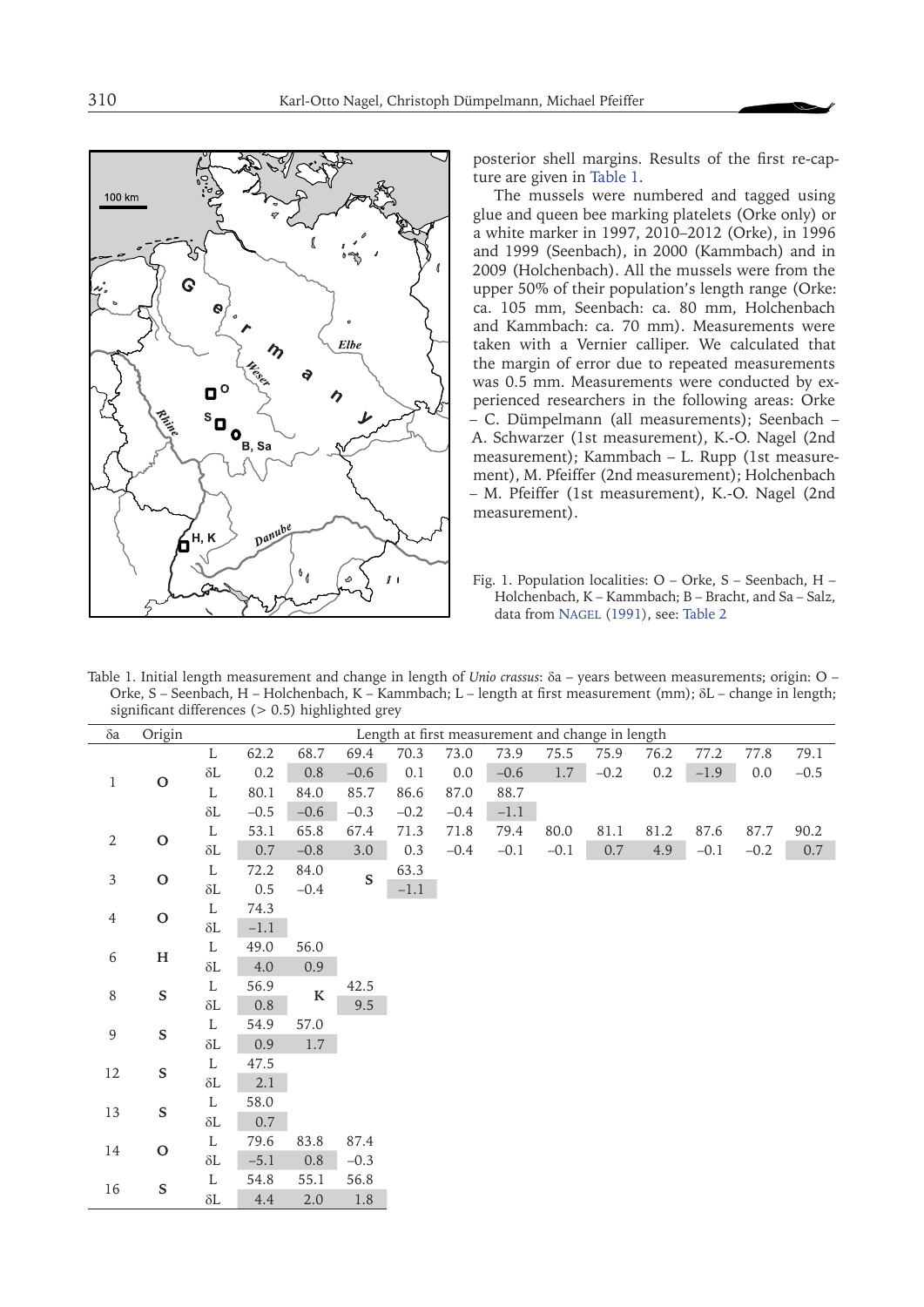#### <span id="page-2-0"></span>RESULTS

A total of 46 individually marked mussels was re-captured in four streams. The time lag between the two measurements was 1 to 14 years (Orke), 3 to 16 years (Seenbach), 8 years (Kammbach), and 6 years (Holchenbach). The second length measurements showed an increase in length, as well as growth cessation and even shrinkage of shells [\(Table](#page-1-0)  [1](#page-1-0)). The maximum values (rounded off) for increase were: Orke 5 mm, Seenbach and Holchenbach 4 mm, and for decrease  $(=$  negative growth, shrinkage): Orke 5 mm and Seenbach 1 mm (Table 2). The mean/

maximum growth per year was: Orke 0.002/2.5 mm, Seenbach 0.05/0.3 mm and Holchenbach 0.4/0.7 mm and the maximum shrinkage per year was: Orke –1.9 mm and Seenbach –0.4 mm. The corresponding values for the single specimen from Kammbach were: increase 9.5 mm, mean growth per year 1.2 mm. The mean growth was calculated on significant differences only (> 0.5 mm), therefore 20 values from Orke were excluded. These latter values can be regarded as zero growth.

Table 2. Initial range of shell length and subsequent change in *Unio crassus*: δa – years between measurements; n – number of specimens; range L – range of shell lengths at first measurement;  $Δ$  – mean change in length; range  $δ$  – range of changes in length

| δa       | n                     | range L       | Δ      | range $\delta$ |  |  |  |  |  |
|----------|-----------------------|---------------|--------|----------------|--|--|--|--|--|
| Orke     |                       |               |        |                |  |  |  |  |  |
| 1        | 18                    | 62.2-88.7     | $-0.2$ | $-1.9 - 1.7$   |  |  |  |  |  |
| 2        | 12                    | 53.1-90.2     | 0.7    | $-0.8 - 4.9$   |  |  |  |  |  |
| 3        | $\overline{2}$        | $72.2 - 84.0$ | 0.1    | $-0.4-0.5$     |  |  |  |  |  |
| 4        | 1                     | 74.3          |        | $-1.1$         |  |  |  |  |  |
| 14       | 3                     | 79.6-87.4     | $-1.5$ | $-5.1 - 0.8$   |  |  |  |  |  |
| Seenbach |                       |               |        |                |  |  |  |  |  |
| 3        | 1                     | 63.3          |        | $-1.1$         |  |  |  |  |  |
| 8        | 1                     | 56.9          |        | 0.8            |  |  |  |  |  |
| 9        | $\mathcal{D}_{\cdot}$ | 54.9-57.0     | 1.3    | $0.9 - 1.7$    |  |  |  |  |  |
| 12       | 1                     | 47.5          |        | 2.1            |  |  |  |  |  |
| 13       | 1                     | 58.0          |        | 0.7            |  |  |  |  |  |
| 16       | 3                     | 54.8-56.8     | 2.7    | $1.8 - 4.4$    |  |  |  |  |  |

| $\delta$ a  | n  | range L     | Л   | range $\delta$ |  |  |  |  |  |
|-------------|----|-------------|-----|----------------|--|--|--|--|--|
| Holchenbach |    |             |     |                |  |  |  |  |  |
| 6           | 2  | $0.9 - 4.0$ |     |                |  |  |  |  |  |
| Kammbach    |    |             |     |                |  |  |  |  |  |
| 8           |    | 42.5        |     | 9.5            |  |  |  |  |  |
| Bracht*     |    |             |     |                |  |  |  |  |  |
|             | 73 | 58.1-83.0   | 0.4 | $-1.4-1.4$     |  |  |  |  |  |
| $Salz^*$    |    |             |     |                |  |  |  |  |  |
|             | 16 | 48.8-75.0   | 0.3 | $-0.2 - 0.9$   |  |  |  |  |  |
| 1.75        |    | 52.9-74.4   | 0.6 | $-0.6 - 4.2$   |  |  |  |  |  |
|             |    |             |     |                |  |  |  |  |  |

\* Data from Nagel (1991: 206, 207). Salz partly recalculated from original measurements. Geographic coordinates: Bracht – [50°19'N, 9°17'E](https://goo.gl/maps/gE6Q82cA6Vt), Salz – [50°24'N, 9°22'E](https://goo.gl/maps/qFxymxB6My42); populations are now extinct.

#### DISCUSSION

One common feature observed in the investigated adult specimens of *U. crassus* (all of which were from the upper 50% of the population's length range) was the inconspicuous length increments occurring over a period of years, up to 16, as well as cases of zero growth and shrinkage in two populations. The mean changes in length per year were mainly close to zero.

The phenomenon of growth cessation was previously mentioned by [Downing & Downing](#page-4-3) [\(1993\)](#page-4-3) and Anthony [et al. \(2001](#page-3-2): 1352) for North American unionid mussels. Still earlier, Nagel (1991: 206, 207; see also summary data in Table 2 for comparison) reported an overall growth cessation in two populations of *U. crassus* based on measurements repeated after one year on 73 and 16 mussels, respectively. These animals also belonged to the upper 50% of the population's length range.

The possibility of zero growth or shrinkage of fullgrown mussels suggests that age estimates based on length frequency data or counting of growth lines may be misleading and are seriously biased toward older ages. Typical estimates of longevity for *U. cras-*

*sus* from counting winter rings of live animals are around 15 to 26 years (TUDORANCEA & GRUIA 1968: 386, [Zettler](#page-4-5) 1997: 230, Hochwald 2001: 128), but may be as low as 9 years (DOUDA 2007: 61, tab. 1). Using different methods on empty shells (banding on thin sections) Björk (1962: 101) and [Timm](#page-4-6) & MUTVEI (1993, after HOCHWALD 2001) arrived at much higher values, ca. 50 and up to 90 years, respectively, for specimens from North European populations. NAGEL (1991: 211) counted up to 40 years (growth rings on the inner surface of the ligament proper) for mussels from central Germany. NEVES [& Moyer](#page-4-1) (1988: 184/5, see also Nagel 1991: 211, ZETTLER 1997: 215, and HAAG & COMMENS-CARSON [2008](#page-4-2): 507) concluded that counts of external growth lines consistently underestimated age in slow growing species and older specimens.

Length data alone are inadequate to assess the status of an individual as young  $($  = from recent recruitment events) or advanced. There is a large degree of plasticity in growth, for example individuals measuring 40 mm may be between 2 and 14 years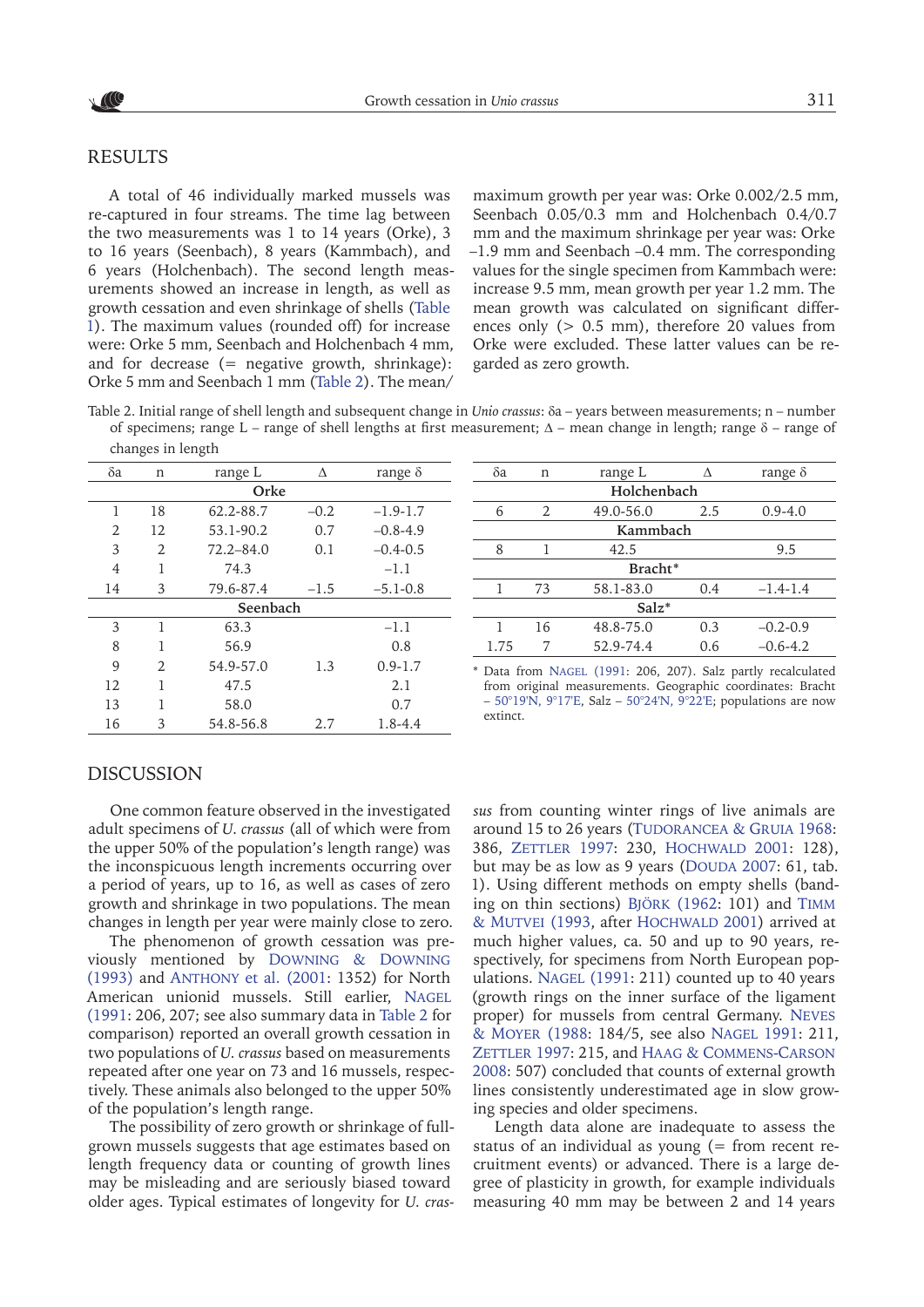

Fig. 2. Backlit left valve of *Unio crassus*, no. 1247, from Seenbach brook. The live mussel was measured on 16.10.1999 to be 54.9 mm long, and its age was estimated to be 12 years. The fresh shell was collected on 5.9.2008, and measured 54.9 mm. Solid white arrows – distinctive growth interruptions (= winter rings), transparent arrows – less distinctive growth interruptions, uppermost solid arrow presumably corresponds to a ring from the second year.

old (FALKNER 1986: annex, graph 1; ZETTLER 1997: 221, fig. 8), depending on whether they are fast or slow growing. The (initial) growth rate expressed as the von Bertalanffy growth constant (K) may vary by at least a factor of 6 (HOCHWALD 2001: 128; see also [Haag & Rypel](#page-4-8) 2011: 239, 240).

[Falkner](#page-4-7) (1986: 24), Nagel (1991: 208) and Sárkány-Kiss (1997: 206–207) recognised two phases of growth in *U. crassus*: growth at a young age, which probably continues until sexual maturity, and growth at an older age. The early winter rings, when not eroded, are typically well spaced and different in colour and therefore allow for a reliable age estimate. In later years the appearance of differently coloured bands or proliferations of the periostracum as a result of growth interruptions are much more difficult to interpret as characters of ageing. Field experience indicates that counting up to the 8th ring is quite reliable and reproducible (see Fig. 2). However,

## REFERENCES

- <span id="page-3-2"></span>Anthony J. L., Kesler D. H., Downing W. L., Downing J. A. 2001. Length-specific growth rates in freshwater mussels (Bivalvia: Unionidae): extreme longevity or generalised growth cessation? Freshwater Biol. 46: 1349–1359. [http://dx.doi.org/10.1046/j.1365-](http://dx.doi.org/10.1046/j.1365-2427.2001.00755.x) [2427.2001.00755.x](http://dx.doi.org/10.1046/j.1365-2427.2001.00755.x)
- <span id="page-3-1"></span>Bailey R. C., Green R. H. 1988. Within-basin variation in the shell morphology and growth rate of a freshwa-

there are uncertainties concerning the first one or two rings in cases of severe erosion of the umbonal region. Beyond this limit an age estimate based on visible growth interruptions (winter rings) on the shell of live *U. crassus* is less reliable in view of the possibility of zero growth or shrinkage, and its use would be inappropriate to establish the actual age structure of a population.

#### ACKNOWLEDGEMENTS

We kindly thank LEO RUPP and ARNO SCHWARZER for performing the initial markings and measurements at some localities, as well as MICHAEL ZETTLER, Gerhard Bauer and four anonymous reviewers whose comments helped improve the manuscript. Lastly, thanks are due to John Plant for improving the English.

ter mussel. Can. J. Zool: 66: 1704–1708. [http://dx.doi.](http://dx.doi.org/10.1139/z88-246) [org/10.1139/z88-246](http://dx.doi.org/10.1139/z88-246)

- Björk S. 1962. Investigations on *Margaritifera margaritifera* and *Unio crassus*: limnologic studies in rivers in South Sweden. In: THUNMARK S. (ed.). Acta Limnologica. Vol. 4. Blom, Lund, pp. 1–109.
- <span id="page-3-0"></span>Day M. E. 1984. The shell as a recording device: growth and shell ultrastructure of *Lampsilis radiata radiata*